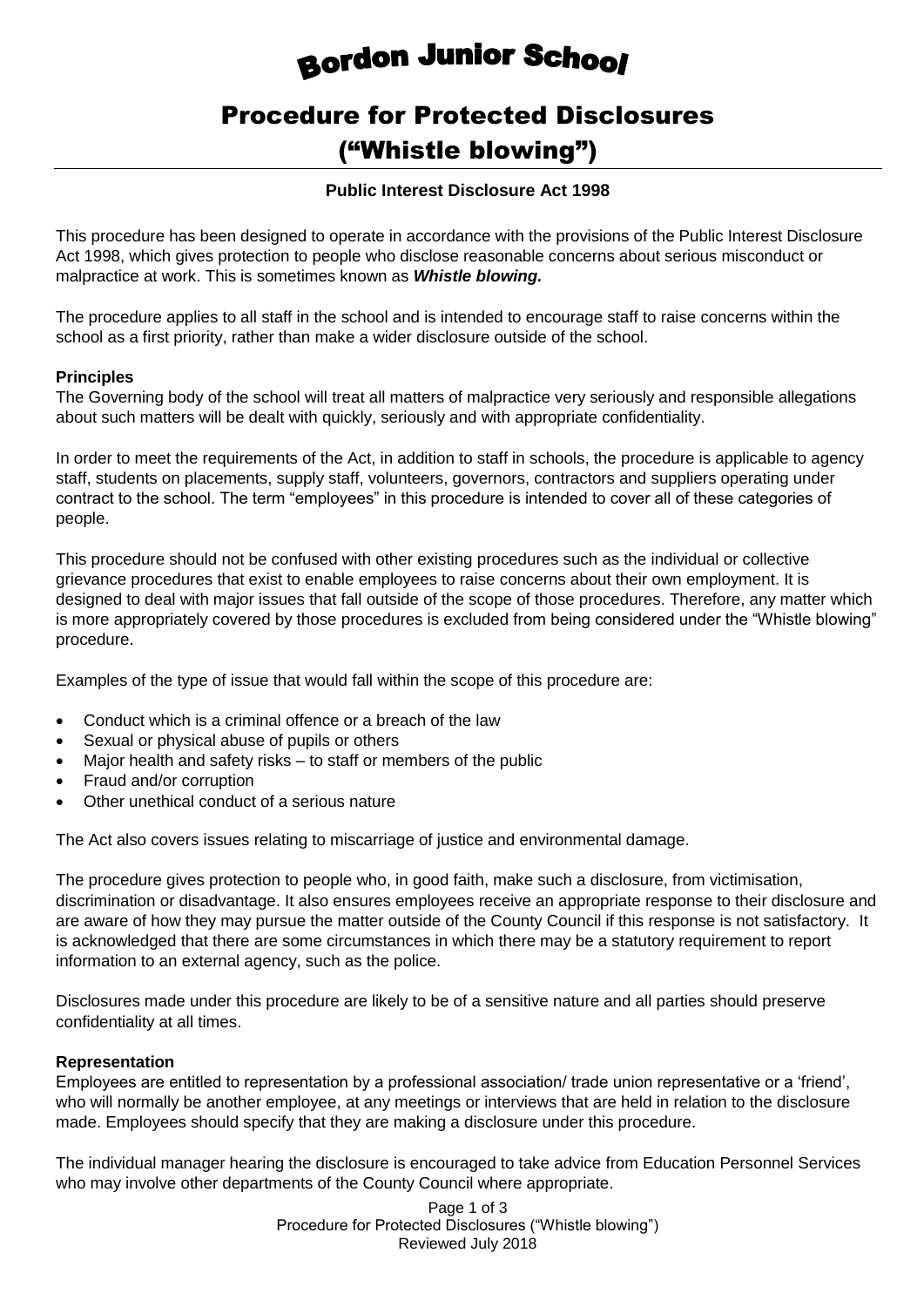# **Time limits**

There are no time limits on raising concerns under this procedure, but they should be raised at the earliest practicable opportunity, since delays in making a disclosure may prevent a full investigation from taking place. Where time limits are included within this procedure, they are there to ensure that disclosures are dealt with as quickly as possible, and to ensure that there is a prompt initial response from management.

The investigation that takes place after a disclosure is made is not time limited, but will be conducted as quickly as possible within the circumstances of the disclosure.

#### **Untrue allegations**

If an allegation is found to be untrue, but the employee has made the allegation in good faith, no action will be taken against the employee. However, employees who make allegations maliciously, frivolously or for personal gain may face disciplinary action.

#### **Model Procedure**

#### **Raising a concern**

In the first instance, concerns under this procedure should be raised with the employee's immediate supervisor, who should then deal with the problem as quickly as possible. If the employee believes that their immediate supervisor is involved in the malpractice, they may raise their concerns with a more senior member of staff, including the Headteacher. If the employee believes it is not appropriate to raise the matter with the Headteacher, he/she may approach the Chair of Governors.

Within ten working days of a concern being raised, the person hearing the concern will write to the employee to acknowledge that the concern has been received. They should also indicate what initial steps they intend to take to deal with the matter and, where possible, provide an estimate of the time it will take to provide a final response.

Concerns may be raised orally or in writing, although written submissions are preferred wherever possible. These disclosures should provide as much information as possible about the matter, including dates, individuals involved, other possible sources of information, etc. Employees must be able to demonstrate to the person hearing the disclosure that there are reasonable grounds for making the allegations.

Although employees who wish to make an anonymous disclosure may do so, it may be important for the investigating manager to know the source of the information for a full and appropriate investigation to be possible. Furthermore, the manager would need to take into account the nature and credibility of an allegation before deciding whether to proceed with an investigation. However, employees should be re-assured that all disclosures will be treated in confidence and every effort will be made to preserve anonymity. The Act provides protection against victimisation of anyone who makes a protected disclosure in good faith.

# **Resulting action**

Following a disclosure made under this procedure, enquiries will be made to establish the validity of the allegations. If they are found to be true, the appropriate action will be taken, which may include:

- A full internal investigation, possibly resulting in disciplinary action
- Referral to Social Services or the Police
- Referral to Internal Audit or other County Council departments.

Subject to legal constraints and the need to protect the rights of individuals, the employee raising the concern will be informed of the outcome of any investigation at the earliest practicable opportunity, to reassure them that appropriate action has been taken. Such information will not include confidential details about formal action taken against another employee.

For reasons of sensitivity and confidentiality, all communications with an employee who takes action under this procedure will be sent to their home address, unless an alternative arrangement has been mutually agreed.

> Page 2 of 3 Procedure for Protected Disclosures ("Whistle blowing") Reviewed July 2018